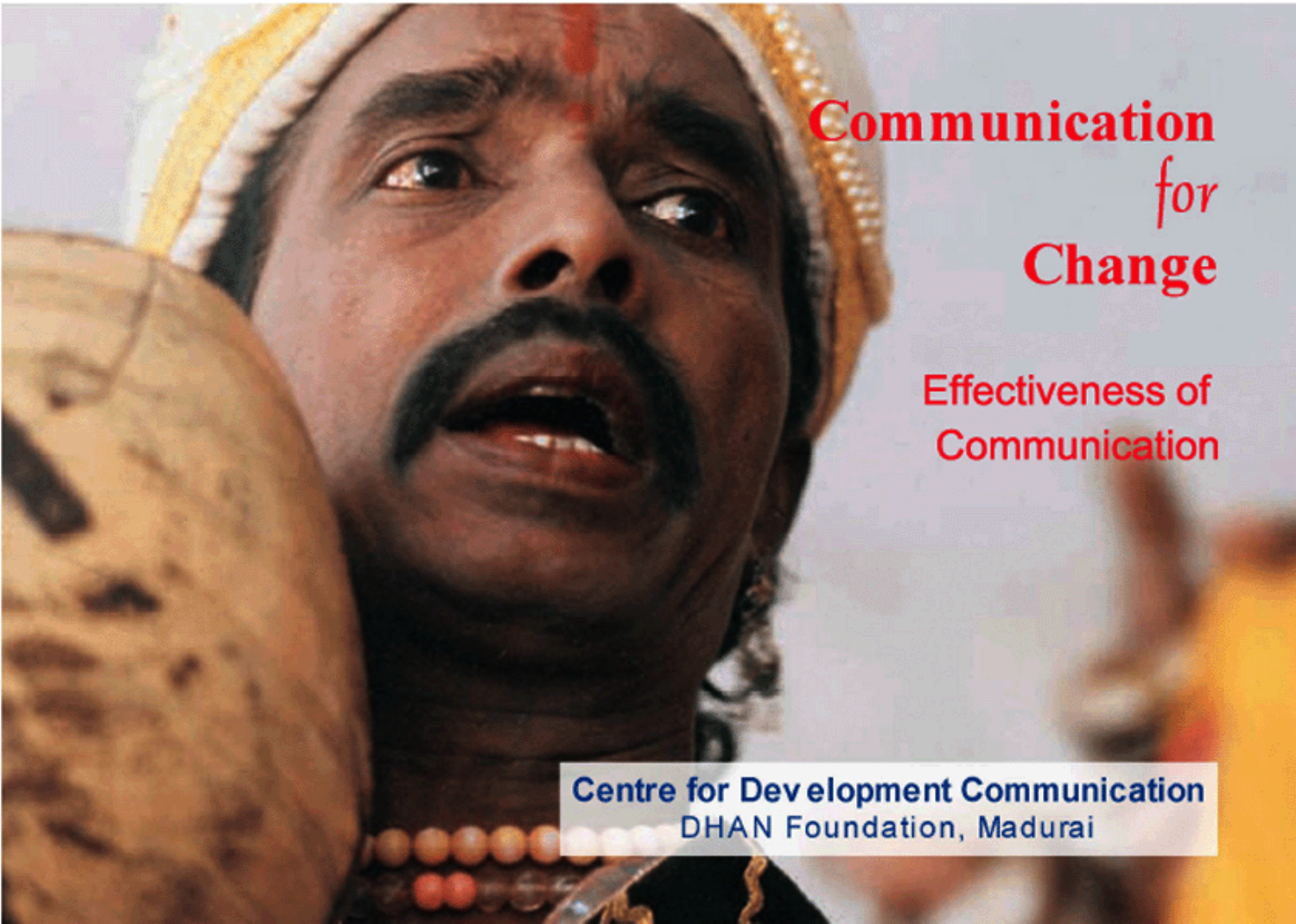### **Effectiveness of Communication AIDS**

Let us now look at some crucial aspects, which must be given due consideration for greater effectiveness of communication aids.

#### **Some Essential Characteristics**

In general, from the view point of being appealing and interesting to the receivers' communication aids must:

- Please the senses
- Be accurate
- Be understandable
- Convey up-to-date ideas
- Be simple in design
- Fascinate, intrigue and stimulate action

If you plan the aids keeping the above mentioned characteristics in mind, the impact is likely to be more effective. Such planning increases the chances of success and reduces the chances of failure in: the use of the aids.

#### **Principles of Preparation**

After selecting the aid, you must consider the following "ABC" principles for preparing a good aid:

Attractiveness - The aid should be attractively presented. "Useful 'attention getters' are colour, movement in the objects size (any

thing large relative to surroundings), and shape (simple, asymmetrical and irregular). All these aspects in illustrations make them more attention attracting.

Brevity - The message should be brief and readable in a short time.

Clarity - Message/idea should be clear. The layout should be surrounded with sufficient space for words and illustrations.

After considering the above principles, the following steps in action need to be taken:

- Deciding on the actual message to be delivered.
- Choosing the code for communicating the message - words, pictures, diagrams and other symbols.
- Selecting the most suitable design out of several rough drafts, for the aid.
- Listing the necessary materials required for preparing the aid and obtaining them.
- Observing proper sequence when more than one visual sets are sued and finally preparing the  $aid(s)$ .

#### **Cues for Making Effective Communication** Aids

Read the cues given below. They are handy tips to implement while preparing communication aids, whenever possible:

Make your own communication aids, using low-cost local materials.

- Use and build-in skills that receivers already have.
- $\bullet$ Try not to make the aids for the receivers, but rather *involve them* in making the aids  $(Figure 4.1.)$



4.1. Educator showing the children how to make a poster on food and healt

Look for ways to use real objects instead of just drawing things (Figure 4.2.)



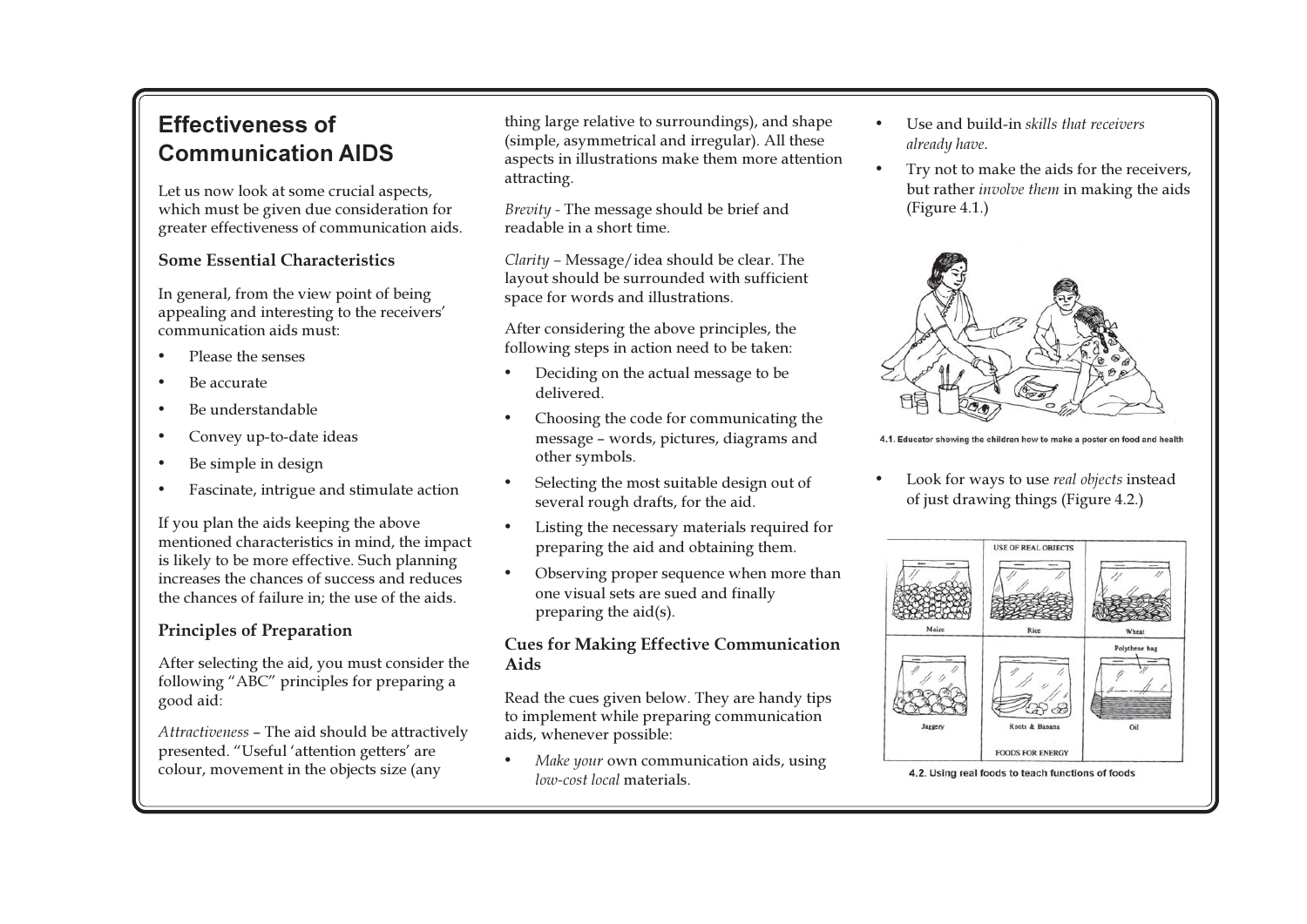Make the aids as natural and life-like as you can, especially when detail is not important (Figure 4.3.)



4.3. Natural and life-like figures to teach physical growth and growth monitoring of children

- Use aids that call for seeing as well as  $\bullet$ doing. Skills, in particular, are better learnt by doing, rather than just seeing.
- Make aids as *fascinating* or fun giving as  $\bullet$ possible, especially for children (Figure  $4.4.$

Using "Gourd baby" to demonstrate how dehydration occurs

Use communication aids that help receivers to think things through and discover solutions for themselves (Figure 4.5.)

Why is Breast Feeding Declining? BECAUSE

Aid that makes people think



4.4. Using "Gourd baby" to demonstrate how dehydration occurs



- Use your *imagination and creativity* in making  $\bullet$ aids (Figure 4.6.)
- Keep the aids relatively *simple* (Figure 4.7.)  $\bullet$
- Make appropriate communication aids. In  $\bullet$ order to assist in effective communication, a communication aid must be as per the skills and abilities of the receivers / target group

Once the communication aids are prepared, the right way of presenting these should be known.



Given below are a few simple cues which would help in effective presentation.



#### 4.7. A Simple aid